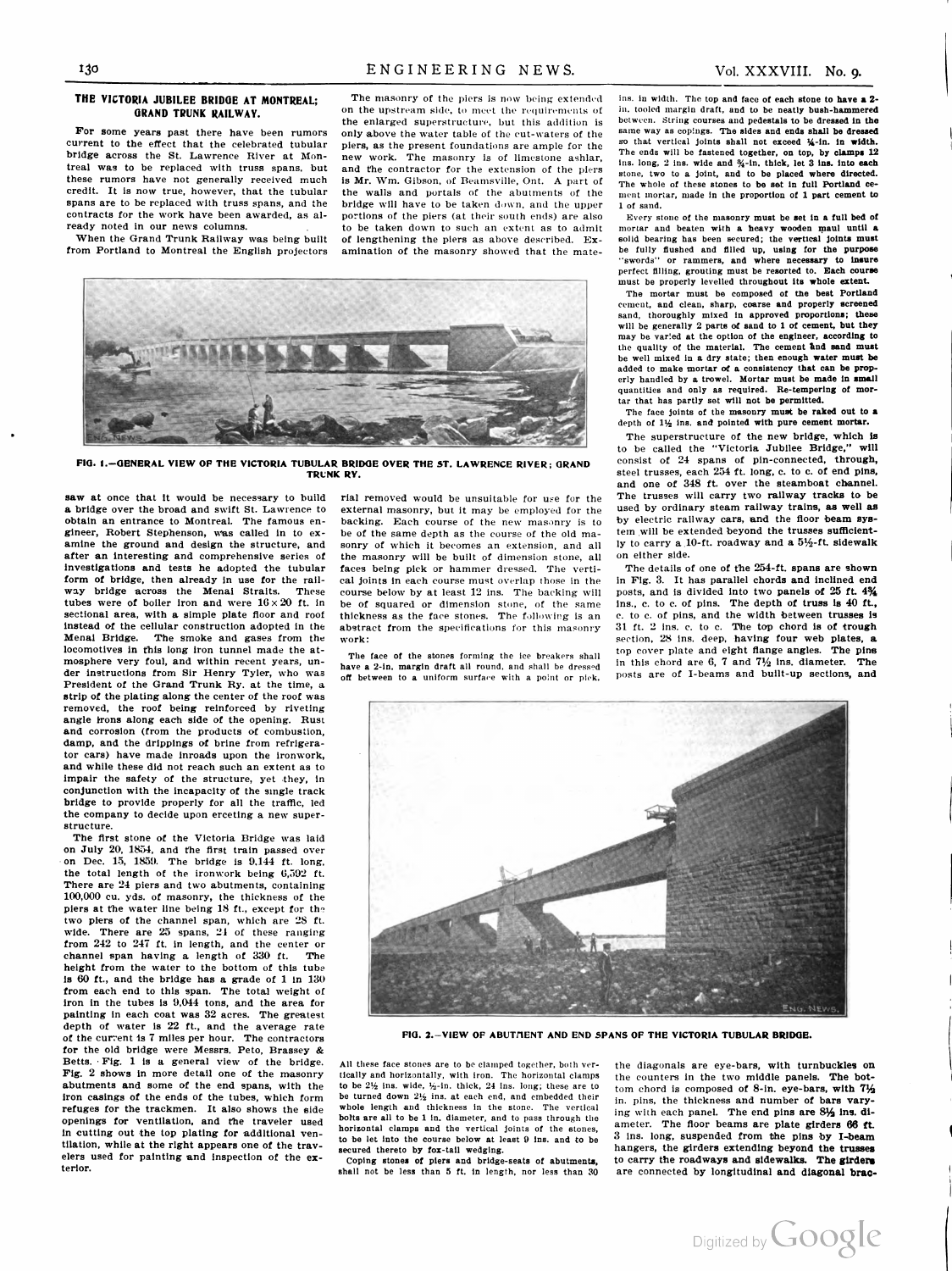ing. The trusses will be connected by transverse struts between the top chords, and between the posts, the latter struts being 15 ft. 1 in. below the top chords, giving a clear headway of  $23$  ft.  $1\frac{1}{2}$ ins. from base of rail to the lower struts of the overhead lateral bracing. There will also be the usual horizontal and vertical lateral bracing, as shown in the plan and cross section, Fig. 3.

Upon the central portion of these floor beams are carried eight lines of stringers of 24-in. I beams, four under each track,  $2$  ft.  $5\frac{1}{2}$  ins. c. to c., the inner lines being connected by vertical di agonal bracing. Across these beams are laid pitch pine ties,  $10 \times 10$  ins., 4 ins. apart in the clear, these ties being long enough to carry both tracks. There will be two tracks of standard gage, 13 ft. c. to c., with a guard timber outside each rail. On each cantilever end of the floor beams will be two lines of 20-in. I-beams for the roadway, and<br>a 15-in. channel on the end of the beam. These a 15-in. channel on the end of the beam. carry the roadway timbers, which will be similar to the track ties, but 12 ins: apart. Upon these timbers will be laid a flooring of 4-in. plank for the roadway and sidewalk.

Across each end of each masonry pier (parallel

2.—The weight of the wooden floor beams, planking, sidewalks, guard timbers, railings, rails and fastenings, etc., amounting, in the aggregate, to 2,800 lbs. per lin.. ft. This, with the weight of metal, gives the assumed dead load of 8,710 lbs. per lin. ft. of span.

3.—A moving load in either direction on each of the two tracks, consisting of two consolidation en gines and tenders coupled, each weighing 284,000 lbs. on a length of roadway of 54 ft., followed by a uniformly distributed train load weighing 4,000 lbs. per lin. ft. The distribution of the engine loads is shown in the accompanying illustration. 4.—A moving load in either direction on each of

the roadways of 1,100 lbs. per lin. ft. 5.—A live load on each footwalk of 200 lbs. per lin. ft.

To provide for wind strains and vibrations in the 2.54 ft. spans, the bottom lateral bracing, is pro portioned to resist a lateral force of 450 lbs. lin. ft. of span. 300 lbs. of this being considered as a moving load and as acting on a train of cars at a line S ft. 6 ins. above the base of the rail. The top lateral bracing is proportioned to resist a lateral force of 150 lbs. per lin. ft. of span. For Ipon these as a moving load and as acting on a train of c<br>
in. plank for at a line S ft. 6 ins. above the base of the 1<br>
The top lateral bracing is proportioned to re<br>
pier (parallel a lateral force of 150 lbs. per lin.

25% in S ins. This steel must bend double, when cold, to close contact without sign of fracture on the outside.

Rivet steel shall have an ultimate strength of 50,000 to 58,000 lbs. per sq. in. and an elongation of 25%, and shall stand the bending test above specified.

Medium steel shall have an ultimate strength, when tested in samples of the dimensions given above, of 60, 000 to 68,000 lbs. per sq. in., an elastic limit of not less than half the ultimate strength, and a minimum clongation of 22% in 8 ins.

This steel must stand bending 180° to a curve whose inner radius is  $1\frac{1}{2}$  times the thickness of the sample, without cracking on the convex side, either when cold, hot, or after being heated to a cherry red and cooled in water of 60° F.

Eye-bars of 8 sq. ins. of area or less, must elongate 15% in a gaged length of 20 ft.; must show a minimum elastic limit of 30,000 lbs. per sq. in., and develop a minimum ultimate strength of 58,000 lbs. per sq. in. For eye-bars of greater area, not exceeding 20 sq. ins. In section nor 2 ins. in thickness of bar, a reduction will be allowed to a minimum requirement of 56,000 lbs. ultimate strength, 20,000 lbs. elastic limt, and an elongation of 10% in a gaged length of 10 ft.

Eye-bars tested to destruction and fulfilling the above conditions shall be accepted even though they break in



Half Plan.

FIG. 3.-DETAILS OF NEW TRUSS SPANS FOR THE VICTORIA JUBILEE BRIDGE.

with the bridge) will be laid seven 24-in. I-beams (100 lbs. per ft.), 19 ft. long, the ends of which will be riveted to the end floor beams. On each set of I-beams will be two wall plates  $4 \times 5$  ft.,  $1\frac{1}{2}$ ins, thick, upon which will rest the shoes of the trusses. The shoes at the expansion end will have nine rockers, 4 ft. 3 ins. long,  $3\frac{11}{4}$  ins. wide, and 7 ins. high, the top and bottom having curved faces. A variation in temperature to the extent of 150° is provided for in the expansion bearings. Between the floor beams carried by the I-beams on the piers, are 15-in. I-beams which support the floor system across the pier. The channel span of 34S ft. will have curved top

chords to the main trusses, but the plans of this span have not yet been finally adopted.

The railway tracks will be used not only for or dinary trains, but also for electric cars, thus affording a more frequent service between Montreal and several small towns on the south shore. These cars will be run between the times of the regular trains, and interlocking switch and signal plants will be installed at each end of the bridge at the junction of the electric railway with the bridge tracks.

The trusses are designed for the following loads:<br>1.-The total weight of metal in them, amounting to 5,910 lbs. per lin. ft. of span.

wind strains in the 348-ft. span, 35 lbs. are added in each of the above cases.

The following are some extracts from the speci fications:

Bed plates (on masonry) for the trusses are to be made of cast-steel. These castings shall be free from blow holes, true to pattern and of a workmanlike finish. When tested in specimens not more than 2 ins. long, and of at least  $\frac{1}{2}$ -in. uniform sectional area, it must give the undermentioned results:

Ultimate strength . . . . . . . . . . . . . . . . . . . . . . . 67,000 lbs. Elastic limit . . . . . - - - - - - - - - - - - - - ,000 " Elongation in 2 - - - - - - - - - - - - 20%

All steel must be made by the open-hearth process, and shall contain not more than 0.08% of phosphorus in acid steel, or 0.04% in basic steel, and each kind must be of uniform quality.

All tests for tensile strength, limit of elasticity and duc tility, shall be made on samples cut from the finished ma terial after rolling, and shall be at least 12 ins. long, and shall have a uniform sectional area of not less than  $\frac{1}{2}$ -sq. in. All broken samples must show a silky fracture of uni form color.

When material is to be annealed or otherwise treated before use, the specimen representing such material is to be similarly treated before testing.

Soft steel shall have an ultimate strength of 54,000 to 62,000 lbs. per sq. in., with an elastic limit not less than half the ultimate strength and a minimum elongation of

the head, if not over one-third of the bars tested break in this manner.

Pins made of either soft or medium steel shall, on specimen test pieces cut from finished material, fulfil all the requirements of the grade of steel from which they are rolled, excepting the elongation, which shall be de creased 5% from that specified.

Pins up to 6 ins. diameter shall be rolled. Pins ex ceeding 6 ins. in diameter shall be forged under a steam hammer striking a blow of at least 5 tons. The blooms to be used for this purpose shall have at least three times the sectional area of the finished pins.

After pins have been manufactured to diameter, they shall be carefully and uniformly heated to a medium orange color in a closed furnace, and not in contact with the fuel, after which they shall be buried in warm dry sand or ashes until cool.

All pins more than 5 ins. diameter shall be bored through the center.

Punched rivet holes, pitched two diameters from a sheared edge, must stand drifting until the diameter is one-half larger than the original hole, without cracking the metal.

All holes for field rivets, excepting those in connections for lateral and sway bracing, shall be accurately drilled to an iron templet, or reamed while the connecting parts are temporarily put together.

The several parts composing a riveted member shall be so accurately punched and reamed, that upon being as sembled, connecting holes shall be truly opposite. If